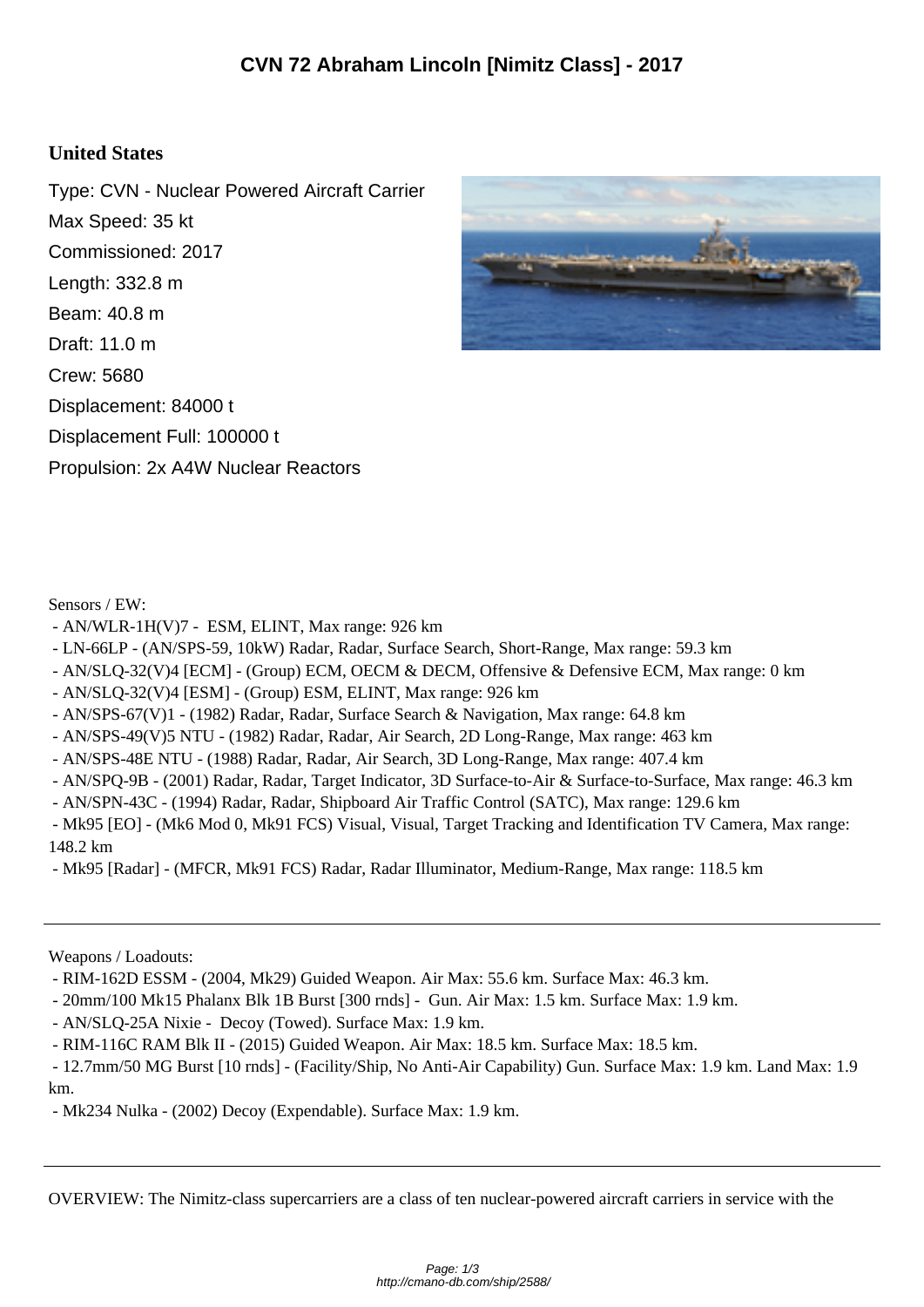United States Navy. The lea[d ship of the class is named for World War II United States Pacif](http://cmano-db.com/ship/2588/)ic Fleet commander Fleet Admiral Chester W. Nimitz, the U.S. Navy's last fleet admiral. Instead of the gas turbines or diesel-electric systems used for propulsion on many modern warships, the carriers use two A4W pressurized water reactors which drive four propeller shafts and can produce a maximum speed of over 30 knots (56 km/h) and maximum power of around 260,000 shp (190 MW). As a result of the use of nuclear power, the ships are capable of operating for over 20 years without refueling and are predicted to have a service life of over 50 years. They are categorized as nuclear-powered aircraft carriers and are numbered with consecutive hull numbers between CVN-68 and CVN-77.

DETAILS: All ten carriers were constructed by Newport News Shipbuilding Company in Virginia. USS Nimitz, the lead ship of the class, was commissioned on 3 May 1975, and USS George H.W. Bush, the tenth and last of the class, was commissioned on 10 January 2009. Since the 1970s, Nimitz-class carriers have participated in many conflicts and operations across the world, including Operation Eagle Claw in Iran, the Gulf War, and more recently in Iraq and Afghanistan.

The angled flight decks of the carriers use a CATOBAR arrangement to operate aircraft, with steam catapults and arrestor wires for launch and recovery. As well as speeding up flight deck operations, this allows for a much wider variety of aircraft than with the STOVL arrangement used on smaller carriers. An embarked carrier air wing consisting of up to around 90 aircraft is normally deployed on board. After the retirement of the F-14 Tomcat, the air wings' strike fighters are primarily F/A-18E and F/A-18F Super Hornets and F/A-18A+ and F/A-18C Hornets. In addition to their aircraft, the vessels carry short-range defensive weaponry for anti-aircraft warfare and missile defense.

SPECIFICATION: Length: Overall: 1,092 feet (332.8 m) || Waterline: 1,040 feet (317.0 m) || Beam: Overall: 252 ft  $(76.8 \text{ m})$  || Waterline: 134 ft (40.8 m) || Draft: Maximum navigational: 37 ft (11.3 m) Limit: 41 ft (12.5 m) || Propulsion: (2) Westinghouse A4W nuclear reactors 260,000 shp (194 MW) || Complement Ship's company: 3,200 and Air wing: 2,480.

PERFORMANCE: Speed: 30+ knots (56+ km/h; 35+ mph) || Range: Unlimited distance; 20-25 years.

SENSORS: AN/SPS-48E 3-D air search radar || AN/SPS-49(V)5 2-D air search radar || AN/SPQ-9B target acquisition radar || AN/SPN-46 air traffic control radars || AN/SPN-43C air traffic control radar || AN/SPN-41 landing aid radars || Mk 91 NSSM guidance systems || Mk 95 radars || SLQ-32A(V)4 Countermeasures suite || SLQ-25A Nixie torpedo countermeasures.

ARMAMENT: (16-24) RIM-7 Sea Sparrow or NATO Sea Sparrow missiles || (3-4) Phalanx CIWSs or RIM-116 Rolling Airframe Missiles.

CARRIER AIR WING: In order for a carrier to deploy, it must embark one of ten Carrier Air Wings (CVW). The carriers can accommodate a maximum of 130 F/A-18 Hornets or 85-90 aircraft of different types, but current numbers are typically 64 aircraft. Although the air wings are integrated with the operation of the carriers they are deployed to, they are nevertheless regarded as a separate entity. As well as the aircrew, the air wings are also made up of support personnel involved in roles including maintenance, aircraft and ordnance handling and emergency procedures. Each person on the flight deck wears color-coded clothing to make their role easily identifiable.

A typical carrier air wing can include (12-14) F/A-18E or F Super Hornets as strike fighters; two squadrons of (10-12) F/A-18C Hornets, with one of these often provided by the U.S. Marine Corps (VMFA), also as strike fighters; (4-6) EA-6B Prowlers for electronic warfare; (4-6) E-2C Hawkeyes and ES.3 Sea Shadows used for airborne early warning; C-2 Greyhounds used for logistics; and a Helicopter Antisubmarine Squadron of (6-8) SH-60F & HH-60H Seahawks. Aircraft that have previously operated from Nimitz-class carriers include F-4 Phantoms, RA-5C Vigilantes, RF-8G Crusaders, F-14 Tomcats, S-3 Vikings, A-7 Corsair II and A-6E Intruder aircraft.